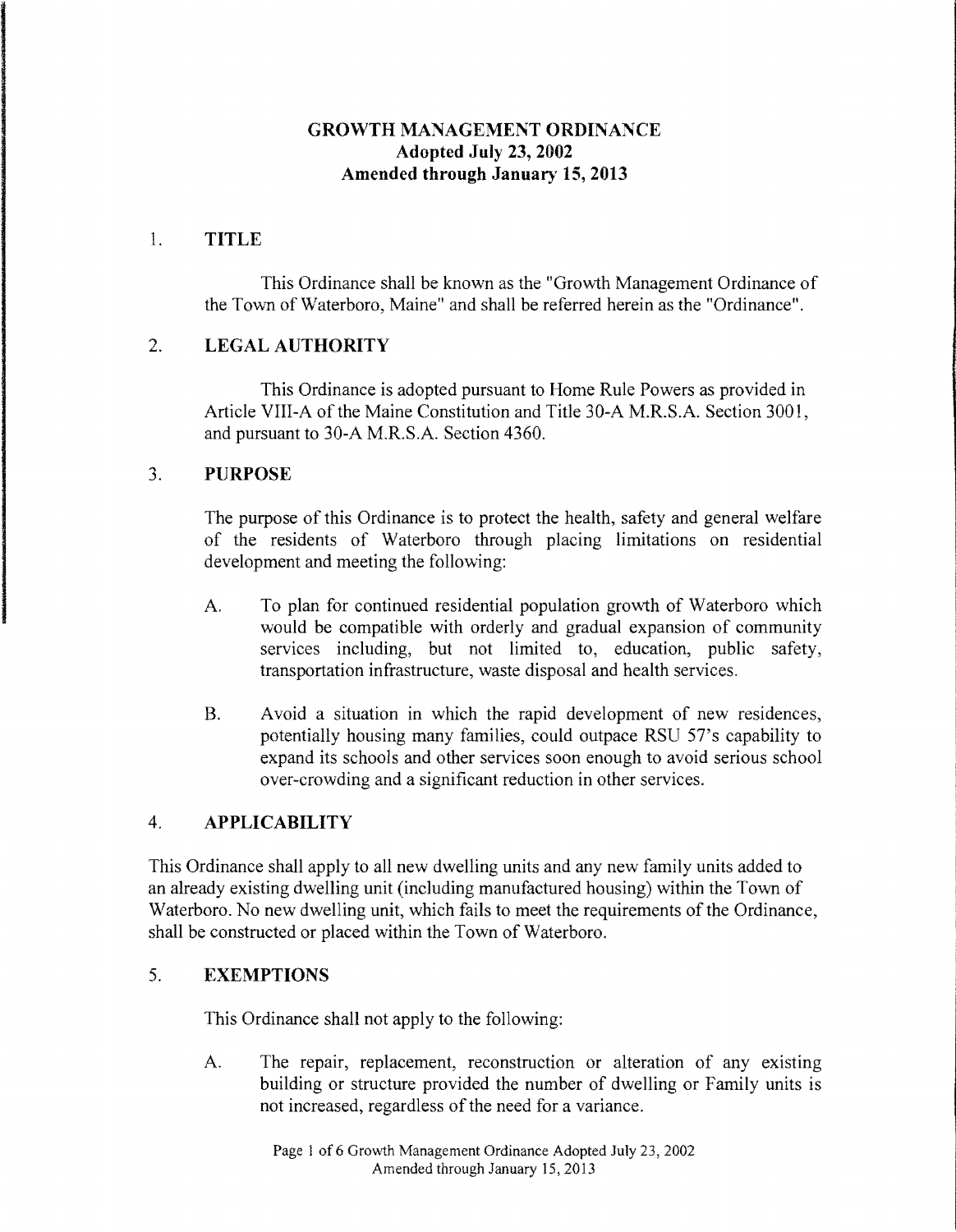- B. Hotels, motels, group homes, assisted living facilities, boarding houses, bed and breakfast, rehabilitation facilities, or temporary seasonal sites operated as a business such as campgrounds and/or cottage rentals.
- C. Significant Subdivision: Subdivisions of greater area than 500 acres that have obtained a Contract Zoning Agreement approved by the Selectmen, which agreement ensures the preservation of large tracts of open space for public use and/or provides a major contribution to certain public capital improvements as a condition of said Contract Zoning Agreement, shall be exempt from the growth Cap, subject to terms hereof. In the event such an Agreement is not approved by the Selectmen, such subdivisions shall remain subject to this Growth Management Ordinance. (amended  $4/21/07$ )

# 6. **ADMINISTRATION**

# A. **Maximum Number** of Dwelling **Units**

1. Unless and/or until this Ordinance is amended the maximum number of new Growth Permits issued shall be seventy-four (74), from January I to December 31 each year, plus 8 additional Growth Permits that shall be for affordable housing as defined in 30-A M.R.S. § 4301. (amended 6/7/05, amended 11/16/10)

# B. **Application Procedure**

- 1. All Growth Permit Applications shall be submitted together with a completed building permit application and waste water disposal system (HHE 200) to the Code Enforcement Officer or his/her assistant or agent (hereinafter the CEO) during normal office hours.
- 2. The CEO shall indicate on the Growth Permit Application form the date and time that all Permit Applications have been received and provide the applicant with a receipt, showing that all said applications have been submitted and determined to be complete. The Applications shall be reviewed in the order in which they were received. Only complete Applications will be accepted.

3. The Growth Permit Application shall be accompanied by a nonrefundable administrative fee in the amount of Two Hundred (\$200.00) Dollars, with documentation establishing the applicant's right, title and interest to the property.

4. A separate Application shall be required for each dwelling unit.

# C. **Issuance Procedure**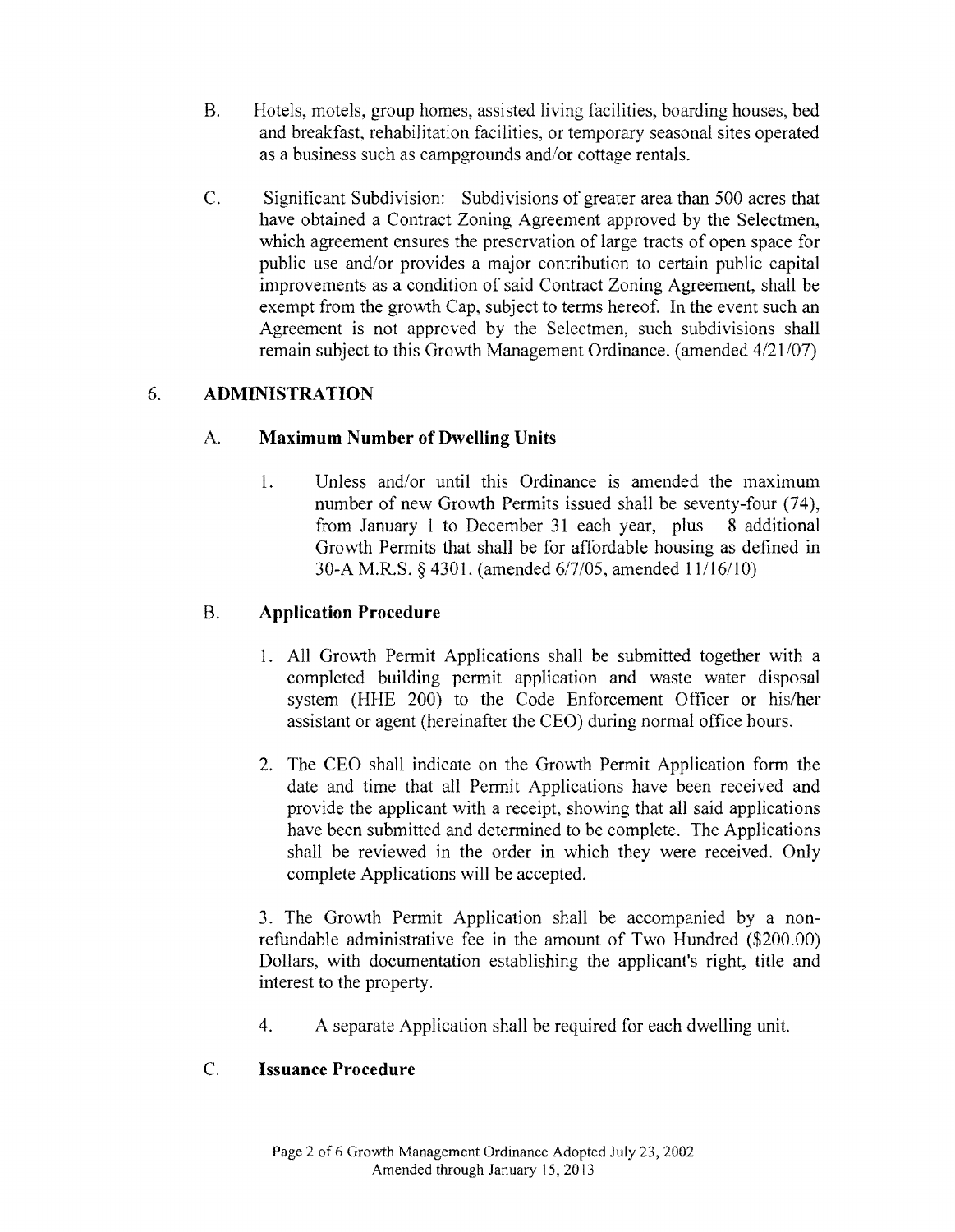- 1. Growth Permit Applications shall not be accepted by the CEO until on or after the effective date of this Ordinance. Growth Permit Applications shall be on file with the CEO. From that time on, Applications will be accepted, and Growth Permits issued, as provided for herein.
- 2. Growth Permits shall be available on a first-come, first-served basis.
	- i. Expired Growth Permits shall be available for reissue only in the same calendar year.
	- ii. The CEO shall issue Growth Permits for all complete Applications if they do not outnumber the supply of Growth Permits.
		- a. If Applications exceed supply for any given year, Permits shall be issued on the basis of the order complete Applications were received by the CEO. Those on the list who do not get a Permit for that year shall have first priority to get a Permit in the next year, in the order in which the Applications were deemed to be complete.
- 3. If, at the end of the calendar year, there are any unissued Growth Permits still available, they shall not be carried over to the next year.
- 4. Multifamily housing:

Each dwelling unit within a multifamily dwelling requires a separate growth permit regardless of the number of building or plumbing permits required

| single family home | 1 growth permit  |
|--------------------|------------------|
| two family home    | 2 growth permits |
| three family home  | 3 growth permits |
| etc                | etc              |

# **D. Expiration**

A Growth Permit shall expire with the building permit. (See section 2.03 of the Zoning Ordinance.)

# E. **Transferability**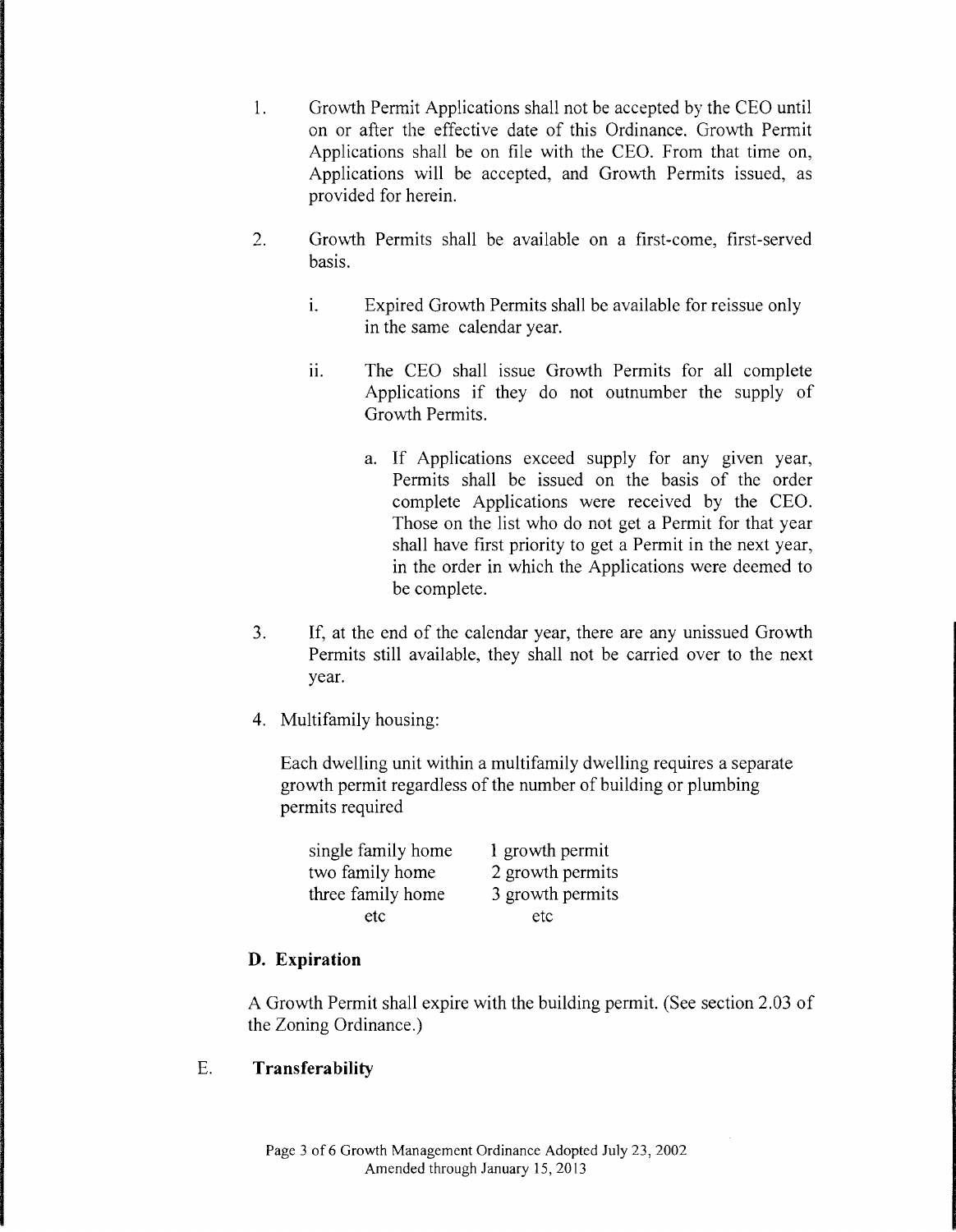Growth Permits are lot specific. They shall be valid for constructicn on the lot specified on the Application and by the Applicant; provided however, that such valid Permits shall be transferable to new owners of the lot should the property change hands. If a Permit is transferred, the date of issuance remains unchanged.

# 7. **CONFLICT \VITH OTHER ORDINANCES**

This Ordinance shall not repeal, annul, or otherwise impair or remove the necessity of compliance with any federal, state or other local laws or ordinances. Where this Ordinance imposes a greater restriction upon the use of land, buildings, or structures, the provisions of this Ordinance shall prevail.

Compliance with the conditional and/or contract rezoning provisions of Section 13.04 of the Waterboro Zoning Ordinance shall be required for Significant Subdivisions as defined in Section 5(C) of this Ordinance to be exempt from this Ordinance and any violation of a Contract Zoning Agreement and/or conditional rezoning negotiated there under shall automatically subject said Significant Subdivision to the conditions and limitations of this Ordinance.

#### 8. **SEPARABILITY**

Should any section or provision of this Ordinance be found by the courts to be invalid, illegal, or unenforceable, such decision shall not affect any other section or provision of this Ordinance either singly or collectively.

# 9. **EFFECTIVE DATE**

The effective date of this Amended Ordinance shall be January 1, 2013.

# 10. **REVIEW PROCEDURE**

This Ordinance shall be reviewed by the Planning Board every three years as required by State statute to assess the efficacy of the Ordinance and to ensure that the annual maximum growth rate has not become inconsistent with the Town's capital program requirements to establish, maintain, or enlarge needed public facilities and services. Based on its-review the Planning Board may recommend amending this Ordinance as provided in Section 11.

#### 11. **AMENDMENTS**

- 1. An amendment to this Ordinance may be initiated by one of the following:
- (A) The Planning Board.
- (B) The Selectmen.

 $\ddot{\phantom{0}}$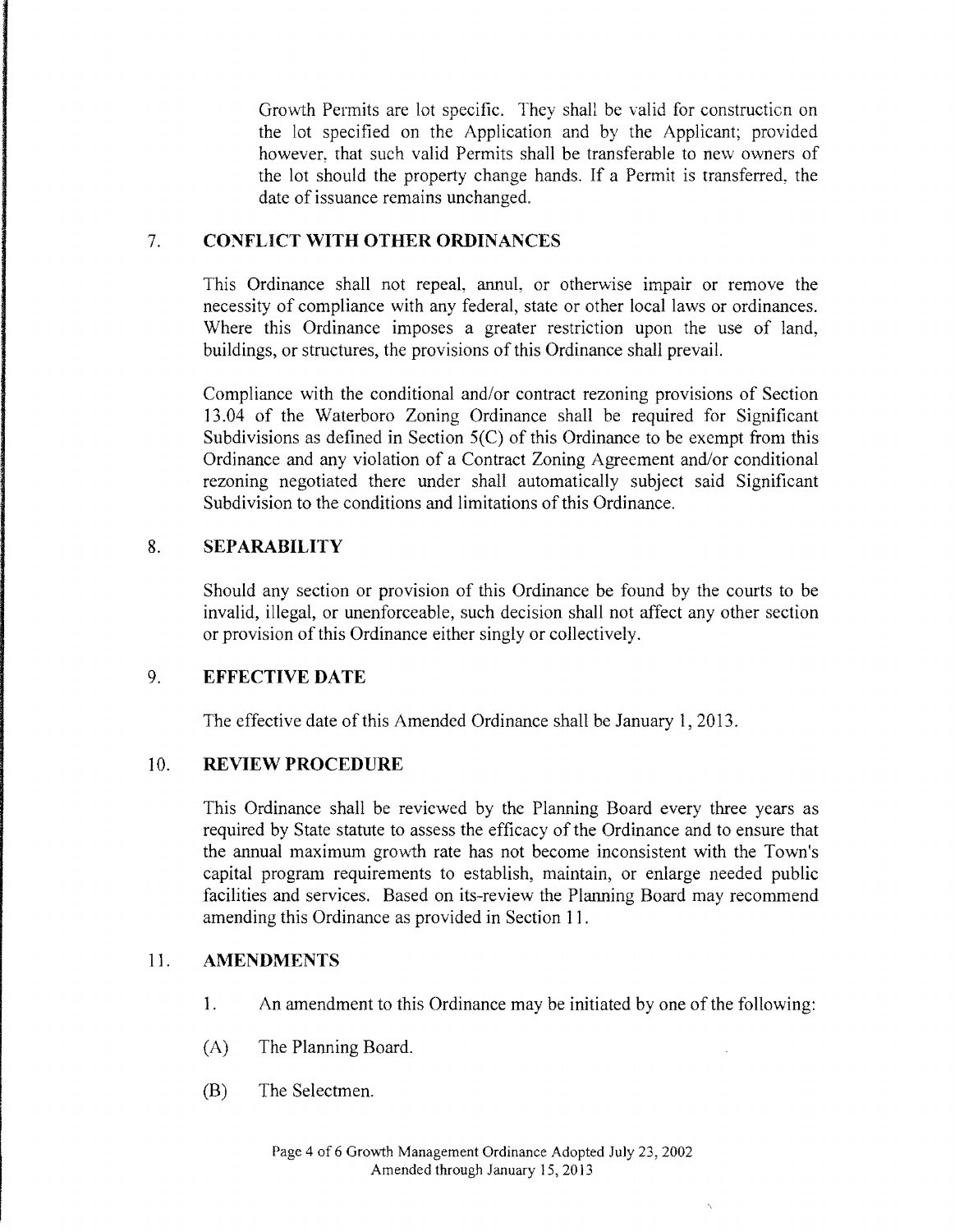(C) The residents, pursuant to state law.

# 12. **VIOLATIONS**

- A. A violation of this Ordinance shall be deemed to exist when any person, partnership or corporate entity engages in any construction activity directly related to the erection or placement of a dwelling unit, upon any land within the Town without first having obtained a Growth Permit from the CEO.
- B. If a dwelling unit has been constructed or an additional separate family unit has been added to a pre existing dwelling unit without a Growth Permit, it shall be deemed a violation for any person, firm, or corporate entity to sell, lease, rent or occupy such dwelling unit until such permit has been duly issued.

#### 13. **NOTICES OF VIOLATIONS; LEGAL ACTION**

When a violation of any provision of this Ordinance shall be found, the CEO shall send a written notice of the violation to the responsible party or parties and shall notify the Selectmen of the violation.

If the notice does not result in the correction of the violation, the Selectmen may institute any and all actions and proceedings, either legal or equitable, including seeking injunctive relief, the imposition of fines, removal of the structure, or other action that may be appropriate or necessary to enforce the provisions of this Ordinance. Such actions may include an enforcement action under the provisions of30-A M.R.S.A Section 4452.

The remedies set forth herein are intended to be cumulative and not exclusive of each other. The Selectmen are authorized to enter into administrative consent orders to eliminate violations with or without court action. Such agreement shall not allow an illegal structure or use to continue.

#### 14. **PENALTIES**

Penalties for violations of this Ordinance shall be as established by 30-A M.R.S.A. Section 4452.

#### 15. **APPEALS**

A. The Zoning Board of Appeals in accordance with Section 10 of the Waterboro Zoning Ordinance, may, upon written application of an aggrieved party and after public notice, hear appeals from determinations of the Code Enforcement Officer in the administration of this Ordinance. Following such hearing, the Zoning Board of Appeals